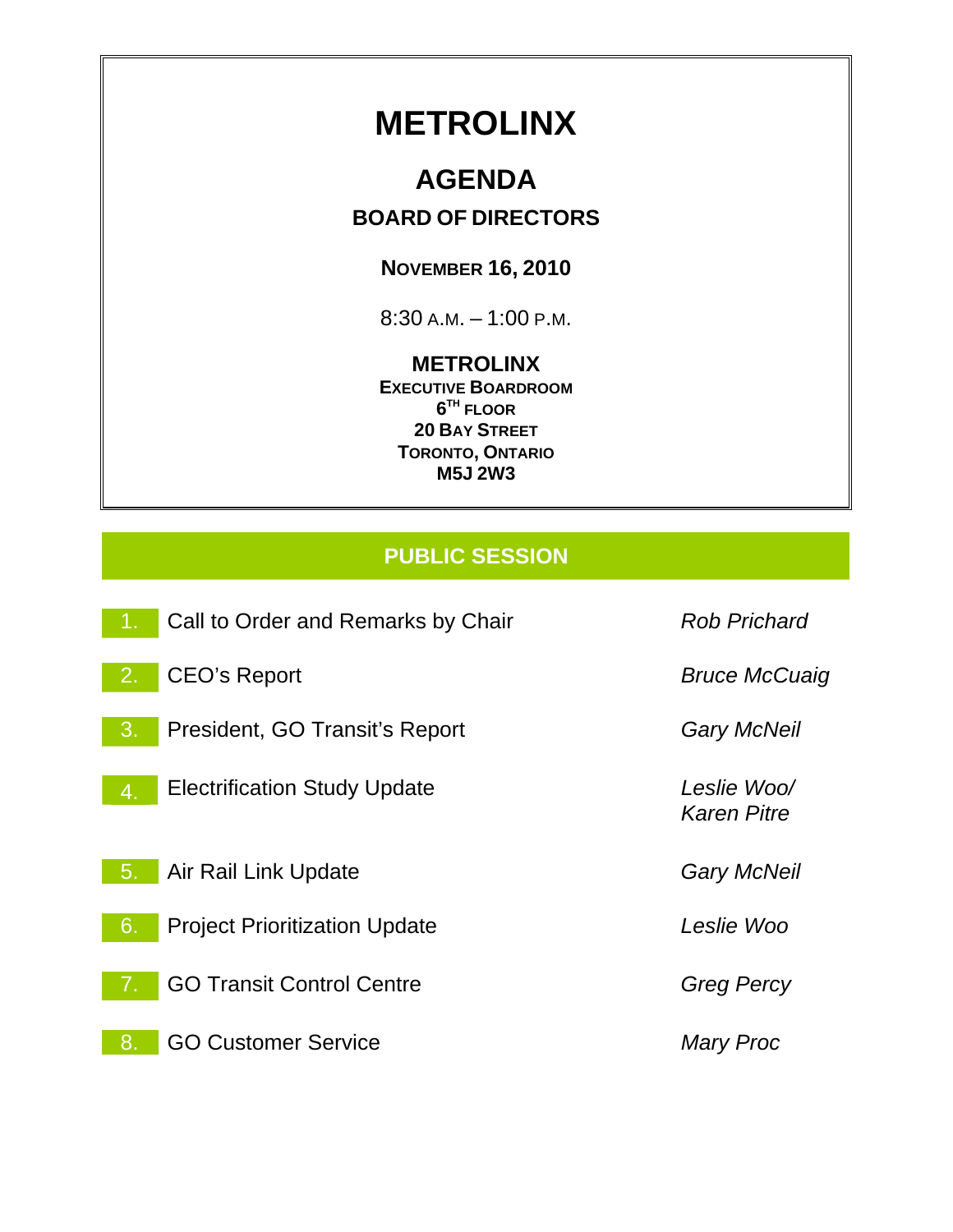## **METROLINX**

#### **AGENDA**

**BOARD OF DIRECTORS MEETING**

**NOVEMBER 16, 2010** 

#### **PAGE 2 OF 3**

9. York Viva Update *Jack Collins* 

10. PRESTO Roll-Out *David Smith* 

**BREAK (approximately 10:30 a.m.)**

# **CLOSED SESSION**

| <b>CEO's Report</b><br>11.1                                                                                                                                                                                                                                                                                                                                  | <b>Bruce McCuaig</b>                                                                                                                                                             |
|--------------------------------------------------------------------------------------------------------------------------------------------------------------------------------------------------------------------------------------------------------------------------------------------------------------------------------------------------------------|----------------------------------------------------------------------------------------------------------------------------------------------------------------------------------|
| 12. President, GO Transit's Report                                                                                                                                                                                                                                                                                                                           | <b>Gary McNeil</b>                                                                                                                                                               |
| <b>Approval of Minutes</b><br>13.                                                                                                                                                                                                                                                                                                                            | <b>Mary Martin</b>                                                                                                                                                               |
| 14. Business Plan Outline (2011-2012)                                                                                                                                                                                                                                                                                                                        | <b>Bruce McCuaig</b>                                                                                                                                                             |
| 15. Project Prioritization Update                                                                                                                                                                                                                                                                                                                            | Leslie Woo                                                                                                                                                                       |
| 16. Metrolinx Equipment                                                                                                                                                                                                                                                                                                                                      | <b>Gary McNeil</b>                                                                                                                                                               |
| <b>Quarterly Update:</b><br>17.<br>(i) GO Transit<br>(a) GO Transit Infrastructure<br>(b) Operations<br>Procurement<br>(ii)<br>(iii) Human Resources<br>(iv) Strategy and Communications<br>(v) Finance/Budget<br>(vi) Policy and Planning (including Innovation)<br>(vii) Investment Strategy and Project Evaluation<br>(viii) Big 5 Project Implementation | <b>Judy Knight</b><br><b>Greg Percy</b><br><b>Robert Siddall</b><br><b>Mary Proc</b><br>John Brodhead<br><b>Robert Siddall</b><br>Leslie Woo<br>John Howe<br><b>Jack Collins</b> |